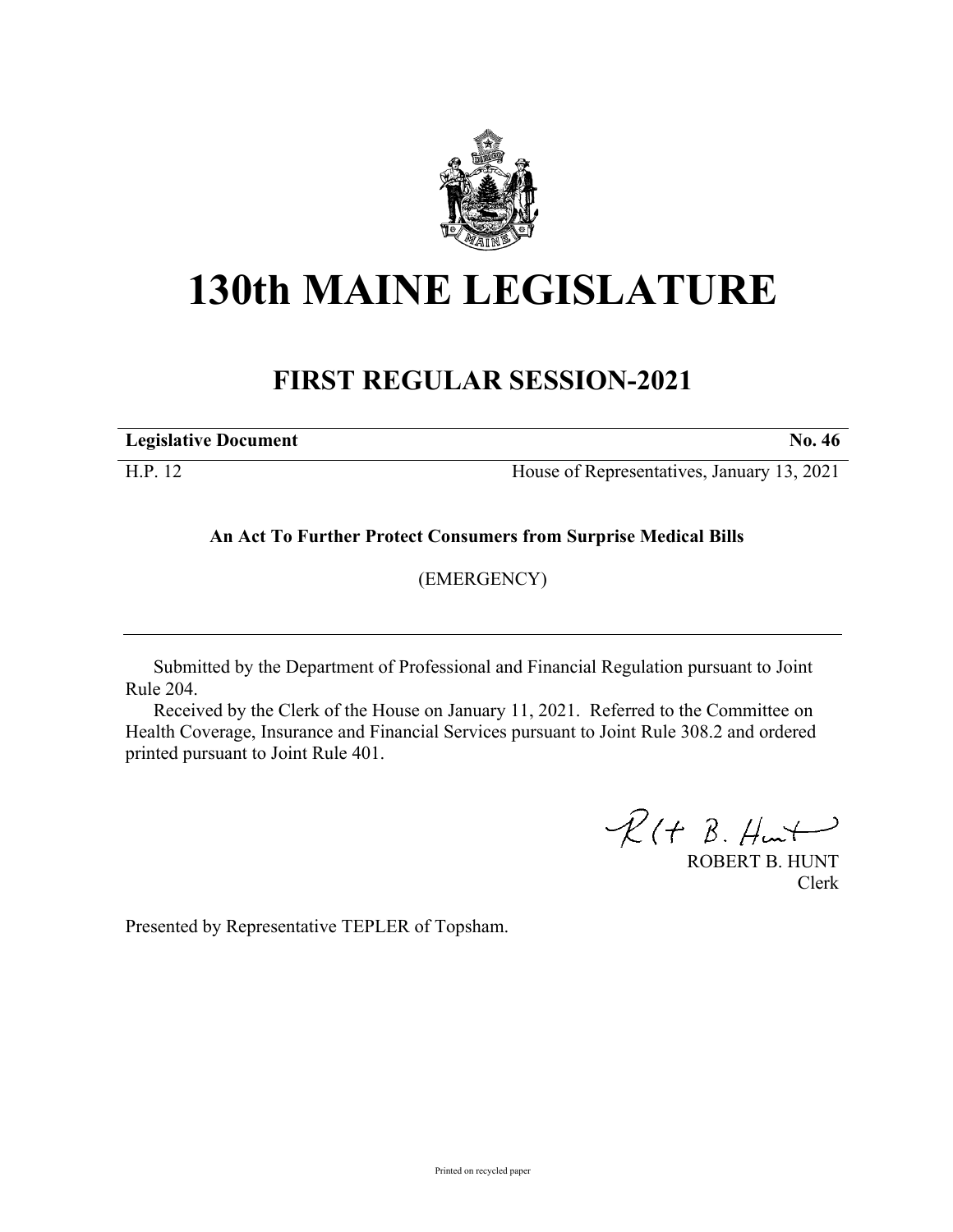| 1                | <b>Emergency preamble.</b> Whereas, acts and resolves of the Legislature do not               |
|------------------|-----------------------------------------------------------------------------------------------|
| $\overline{2}$   | become effective until 90 days after adjournment unless enacted as emergencies; and           |
| 3                | <b>Whereas,</b> it is critically important that this legislation to further protect consumers |
| 4                | from surprise medical bills take effect before the expiration of the 90-day period; and       |
| 5                | <b>Whereas</b> , in the judgment of the Legislature, these facts create an emergency within   |
| 6                | the meaning of the Constitution of Maine and require the following legislation as             |
| $\boldsymbol{7}$ | immediately necessary for the preservation of the public peace, health and safety; now,       |
| 8                | therefore,                                                                                    |
| 9                | Be it enacted by the People of the State of Maine as follows:                                 |
| 10               | Sec. 1. 24-A MRSA §4303-C, sub-§2, ¶B, as amended by PL 2019, c. 668, §2, is                  |
| 11               | further amended to read:                                                                      |
| 12               | B. Except as provided for ambulance services in paragraph D, unless the carrier and           |
| 13               | out-of-network provider agree otherwise, a carrier shall reimburse the out-of-network         |
| 14               | provider or enrollee, as applicable, for health care services rendered at the greater of:     |
| 15               | (1) The carrier's median network rate paid for that health care service by a similar          |
| 16               | provider in the enrollee's geographic area where the service was provided; and                |
| 17               | (2) The median network rate paid by all carriers for that health care service by a            |
| 18               | similar provider in the enrollee's geographic area where the service was provided             |
| 19               | as determined by the all-payer claims database maintained by the Maine Health                 |
| 20               | Data Organization or, if Maine Health Data Organization claims data is insufficient           |
| 21               | or otherwise inapplicable, another independent medical claims database specified              |
| 22               | by the superintendent;                                                                        |
| 23               | Sec. 2. 24-A MRSA §4303-E, sub-§1, ¶G, as enacted by PL 2019, c. 668, §3, is                  |
| 24               | amended to read:                                                                              |
| 25               | G. When the difference between the out-of-network provider's charge and the median            |
| 26               | network rate pursuant to section 4303-C, subsection 2, paragraph B, subparagraph (1),         |
| 27               | including any applicable enrollee cost sharing, is less than \$750, a carrier shall           |
| 28               | reimburse the out-of-network provider directly for the provider's charges for the             |
| 29               | services rendered as long as the provider's charges do not exceed the 80th percentile of      |
| 30               | charges for the particular health care service performed by a health care professional        |
| 31               | in the same or similar specialty and provided in the same geographical area as reported       |
| 32               | in a benchmarking by the Maine Health Data Organization or, if Maine Health Data              |
| 33               | Organization claims data is insufficient or otherwise inapplicable, another independent       |
| 34               | medical claims database specified by the superintendent and maintained by a nonprofit         |
| 35               | organization that is not affiliated with and does not receive funding from a carrier. An      |
| 36               | out-of-network provider may dispute more than one bill with the same carrier for the          |
| 37               | same health care service under this subsection as long as the total of the bills with that    |
| 38               | carrier for that health care service exceeds \$750.                                           |
| 39               | <b>Emergency clause.</b> In view of the emergency cited in the preamble, this legislation     |
| 40               | takes effect when approved.                                                                   |